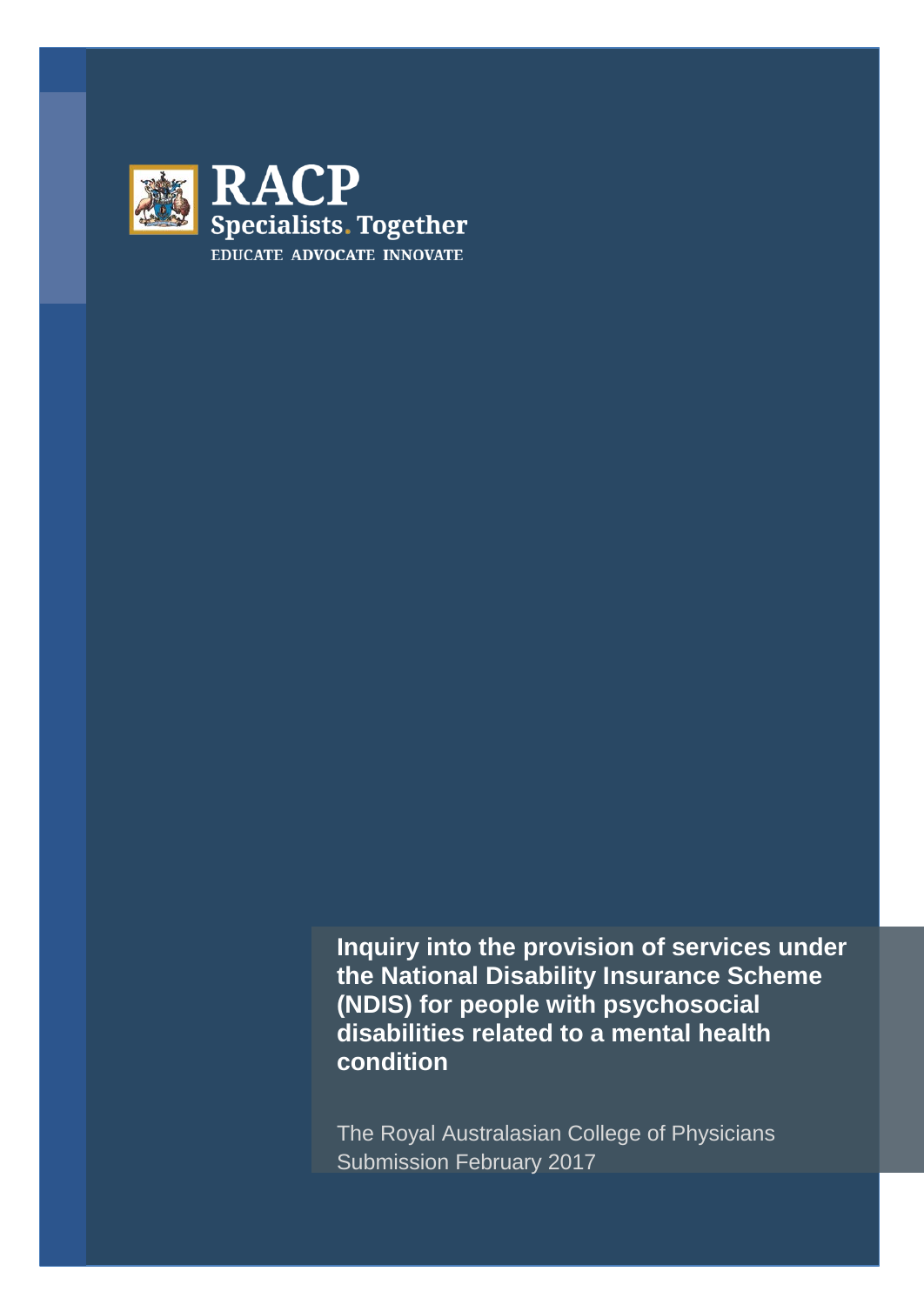The Royal Australasian College of Physicians (RACP) welcomes the joint committee inquiry into the provision of services under the National Disability Insurance Scheme (NDIS) for people with psychosocial disabilities related to a mental health condition.

# **1. The eligibility criteria for the NDIS for people with a psychosocial disability;**

The RACP acknowledges psychosocial disability diagnosis related to mental illness as a source of disability. The RACP recommends that eligibility for the NDIS is based on the following criteria:

- that any psychosocial disability diagnosis is made in consultation with health professionals
- that biopsychosocial approach be additionally used in considering the overall impact of the psychosocial disability and consideration of its permanence, including:
	- o consideration of physical health problems and substance use disorders which are also known to be associated with mental illness, potentially contributing to the overall disability
	- o consideration of any negative social determinants of health (where a person lives, works, social and family networks) as these potentially also add to the overall disability
	- o assessment of day to day functional abilities.

# **a. The transition to the NDIS of all current long and short term mental health Commonwealth Government funded services, including the Personal Helpers and Mentors services (PHaMs) and Partners in Recovery (PIR) programs, and in particular;**

**i. whether these services will continue to be provided for people deemed ineligible for the NDIS;**

The RACP recommends that during transition of these services to the NDIS, collaboration with the health sector be maintained to ensure continuity of care across both disability and health. People with psychosocial disability can have varying impacts of their disability over time, which may exclude them from NDIS eligibility. People with this type of psychosocial disability must still be able to access adequate supports for maintenance, preventive and acute care when required.

There is significant concern and confusion in the community and amongst our specialists relating to the availability of support services for people with psychosocial disabilities who will not be eligible for the NDIS. It is estimated that about 100,000 people with mental illness are likely to lose all or some of the support they are currently accessing through Commonwealth Government funded services once the NDIS is fully rolled out<sup>[1](#page-3-0)</sup>. We understand that the funding of most government funded community mental health programs is earmarked to be funnelled into the NDIS where these vital services will not be available to non NDIS recipients with mental illness.

A reduction in services available to people deemed ineligible for the NDIS will likely result in increased pressure and demand upon the acute mental health system and subsequently the long term mental healthcare system

### **b. the transition to the NDIS of all current long and short term mental health state and territory government funded services, and in particular; i. whether these services will continue to be provided for people deemed ineligible for the NDIS;**

The RACP acknowledges that many people with mental illness have waxing and waning psychosocial disability and so may not be eligible for NDIS. Nevertheless, they require access to acute and preventive mental health services to optimise their ability to participate in and contribute to usual community living.

While the RACP is aware that acute mental health services will continue to be funded by and the responsibility of health, we are concerned about the uncertainty of the funding of preventative mental health services which are often provided in the community setting and by non-governmental organisations (NGO). With the current national mental health reforms taking place as well as the roll out of the NDIS, the College believes that state, territory and Commonwealth governments need to define roles and responsibilities in mental health in an intergovernmental agreement to end this confusion and avoid people falling through the cracks. Such an intergovernmental agreement needs to then also be reflected and included in the final draft of the 5<sup>th</sup> National Mental Health Plan currently being developed.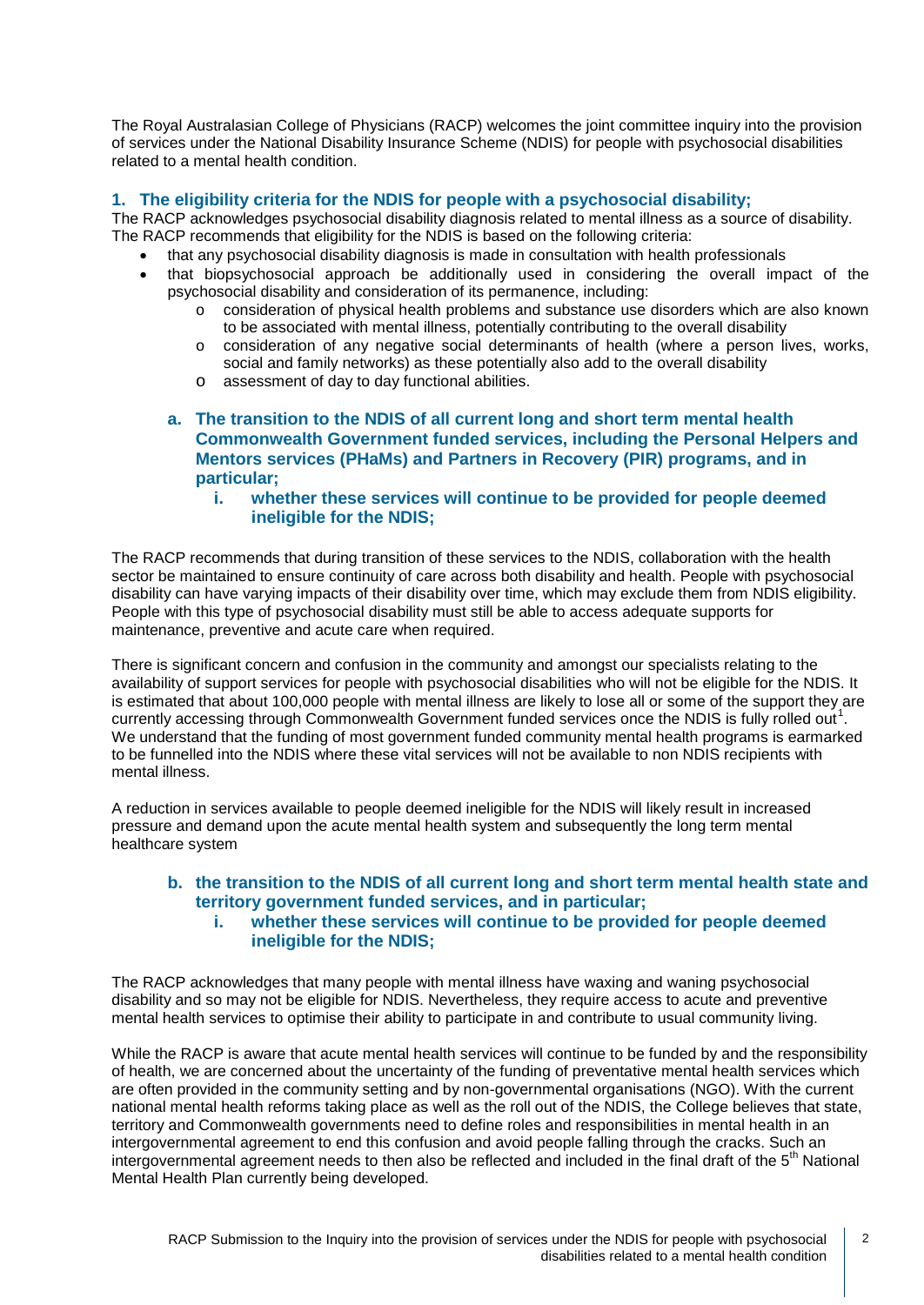# **c. The scope and level of funding for mental health services under the Information, Linkages and Capacity building framework;**

The RACP supports the basic tenet that through the Information, Linkages and Capacity building framework, the person with psychosocial disability needs to be well supported as much as possible to participate in the choice and delivery of their own services for mental health and disability supports, where appropriate.

# **d. The planning process for people with a psychosocial disability, and the role of primary health networks in that process;**

Firstly, any planning should embody the key pillar of the NDIS of enabling people with disability to exercise choice and control, about matters that affect them, with an acknowledgement that supported decision-making does not mean making decisions for (or on behalf of) the person.

Stakeholders involved in the planning process can provide support in the following ways:

- Acknowledging and facilitating the role of families and/or carers in supporting participants to make decisions;
- Acknowledging and respecting the role of advocates in supporting participants to make decisions;
- Supporting the participant to develop the capacity to make their own decisions through the provision of information and resources;
- Supporting the participant to seek any helpful information on relevant supports from their health professionals, which could include their General Practitioner, Psychiatrist, Physician, or Psychologist.

Secondly, the NDIS health and wellbeing domain for people living with a psychosocial disability should include consideration of physical health and wellbeing, as the physical health of people living with a psychosocial disability is poorer than of those not living with a psychosocial disability.<sup>[2](#page-3-1)</sup> While the RACP is aware that the NDIA is already considering how to best support people with psychosocial disability,<sup>[3](#page-3-2)</sup> we recommend that with respect to the health and wellbeing domain of the planning process, consideration be given to the following:

- People with mental health problems are at high risk for learning and/or cognitive disabilities and active assessment for learning and/or cognitive disabilities should occur during the NDIS planning process with consultation of physicians and specialists as appropriate;
- Similar general function measures should be relevant across all disability types, although the nature of the impairment will vary. Function measures do not themselves determine why someone has limitations;
- As stated above, people with mental health illnesses are at high risk for physical health problems and substance use disorders, assessment should occur by appropriate health professionals to inform the NDIS planning process in the health and wellbeing domain:
	- o with respect to leading a healthy life and supports for NDIS participants with mental illness to receive improved access to physical health care;
	- $\circ$  developing personal capacity to participate as much as possible in their own healthcare;
	- o opportunities afforded by NDIS participation to improve access to meaningful activities, leisure, employment and community participation
	- o supports for accessing primary and hospital level care.
- The ability of the non-government sector to provide optimal disability support services to people with very complex cognitive and mental health problems may be compromised in the absence of highly trained specialists with established interagency partnerships and models of care (see Nous group report  $2013<sup>4</sup>$  $2013<sup>4</sup>$  $2013<sup>4</sup>$ ;
- Service systems currently available for children and adolescents with mental health problems are poor, disorganised, and not integrated;
- Access to programs providing leisure activities, work and physical activity is currently very limited for young adults with intellectual disability moving out of school and out of paediatric care. Once school finishes, many have very limited access to anything, especially for those behaviourally challenging individuals, often resulting in isolation. The NDIS should consider providing funding for appropriate peer and social support for young people transitioning into adulthood and living more independently.

It is necessary to acknowledge that many of the barriers to physical health care access experienced by people with mental illness are similar for people with intellectual disability. Children and adults with intellectual disability have much greater rates of mental illness (anxiety and depression especially) and have limited